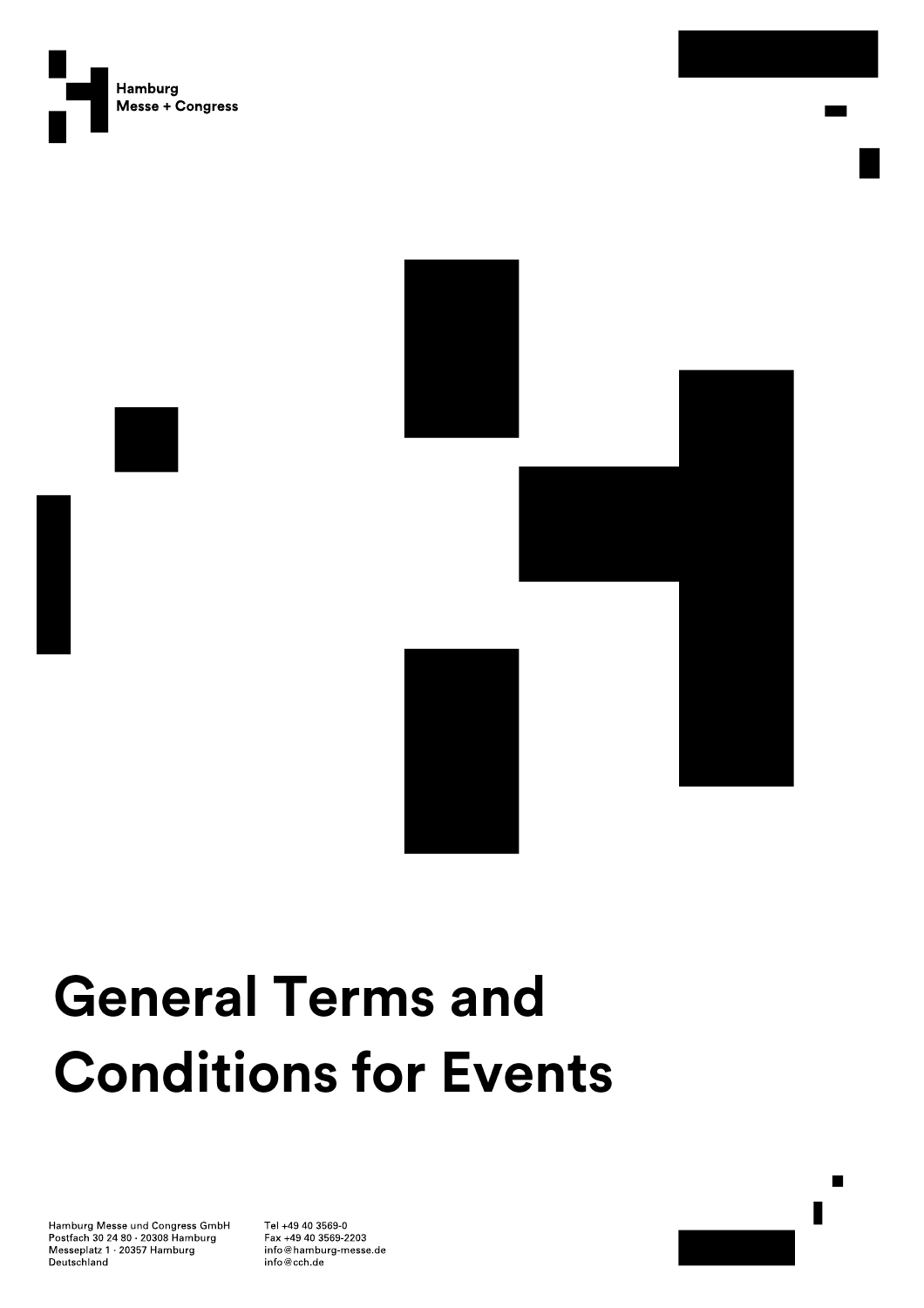

# 1. Scope

- 1.1 These General Terms and Conditions for Events apply to the provision of premises, facilities and spaces etc. and to the rendering of services in relation to trade fairs, exhibitions, conferences, meetings, shows and other events (hereinafter called "Events") at the CCH Congress Center Hamburg, on the exhibition grounds and on outdoor spaces (concourses, etc.) including car parking areas / indoor parking (hereinafter called "places of assembly").
- 1.2 The contracting parties are Hamburg Messe und Congress GmbH (hereinafter called HMC) and its contractual partner (hereinafter called Organiser). If the Organiser (who is e.g. an agency) organises the event for a third party (Performing Third Party), it must disclose this to HMC upon conclusion of the contract. Clause 2.5 applies in addition.
- 1.3 These General Terms and Conditions for Events shall be applicable to the exclusion of any others; HMC does not accept and rejects any differing or conflicting terms and conditions of the Organiser; this only does not apply if HMC expressly consents to their application (exceptionally) in writing. This specific requirement of consent in writing shall also apply if HMC accepts the services of the Organiser unconditionally in knowledge of differing or supplementary terms and condictions of the Organiser.
- 1.4 The "Technical Regulations of HMC for Trade Fairs and Exhibitions", the "HMC House Rules", and the "General Terms of Business for Internet Access" shall apply in addition to these General Terms and Conditions for Events. The "Safety Regulations for Congresses, Conferences and Events" shall also apply where activities are intended which could pose a fire hazard, such as pyrotechnics, lasers or fog machines, or where platforms, grandstands, stage sets are to be used or built, decorations are to be placed or where stage, studio, lighting or other technical facilities are to be set up by the Organiser or by its contractors. If the Organiser plans to put on such activities or set up such structures, it shall be required notify HMC of this in the "Mandatory Information Form / Event Descriotion" for its Event. The Organiser may request the Safety Regulations if a copy was not attached to the contract.

The Organiser shall be required to ensure that the House Rules are unrestrictedly and bindingly prescribed to and observed by the visitors and the persons commissioned by the Organiser and/or engaged by the Organiser (employees, vicarious agents, subcontractors or other third parties such as e.g. agencies, technical companies, speakers, artists etc.) and that the safety or technical guidelines are additionally prescribed to and observed by the persons commissioned by the Organiser and/or engaged by the Organiser.

- 1.5 All terms and conditions of business are available in the download section for exhibitors, at: www.hamburg-messe.de and https://www.das-neuecch.de/en/
- 1.6 These General Terms and Conditions for Events shall only apply to companies, legal entities under public law or special funds under public law within the meaning of section 310 (1) of the German Civil Code (BGB).

#### 2. Conclusion of contract and duties of the Organiser

- 2.1 All contracts are valid only if concluded in written form. For this purpose, HMC sends the contract and any annexes to the Organiser, by e-mail or by letter post. The Organiser then signs them and sends them back to HMC by e-mail, by any other telecommunication service or by letter post, within the period for return indicated by HMC. Acceptance and thus conclusion of the contract shall be effected by countersigning a copy of the contract by HMC and sending it back to the Organiser by e-mail, by other telecommunication services or by post. Amendments or especially additions to the contract or orders shall be valid only if confirmed by HMC in textual form as a minimum (letter, fax or email).
- 2.2 Any reservations and options shall lose their validity at the latest on expiry of the period set for return as indicated in the contract for the Event. Separate notification of the Organiser shall not be necessary.
- 2.3 Objection is hereby raised to any imputed extension of the Event contract on the grounds of continued use following expiry of the period of use. Section 545 of the German Civil Code (BGB) shall not be applicable.
- 2.4 If the Organiser instructs third parties (e.g. subcontractors/ agencies) in connection with the conduct of the Event and/or if the Organiser permits third parties to prepare, run and/or organise the Event, the Organiser hereby undertakes, on the first request of HMC, to fulfil the obligations incumbent on the third party or third parties towards HMC. The Organiser shall be obliged to accept the actions and declarations of the third party as its own against itself.
- 2.5 If the Organiser organises the event for a Performing Third Party, the Organiser must name the Performing Third Party as such in writing in the contract with HMC and must inform it of all contractual obligations, including these General Terms and Conditions for Events, the Safety Guidelines and the Technical Guidelines as well as the House Rules and oblige it to comply with them with regard to HMC, meaning to conclude a contract with the latter for the benefit of HMC (Section 328 BGB). Towards HMC, the Organiser, as contractual partner of HMC, also remains responsible for the fulfilment of all obligations. Accordingly, all obligations of the Organiser under these Terms and Conditions for Events shall then also apply jointly and severally to the Performing Third Party. The Performing Third Party is also a vicarious agent of the Organiser; the Organiser must allow the actions and declarations of the Performing Third Party and the persons commissioned by it to apply to and for itself as if they were its own.
- 2.6 The letting of premises, either in whole or in part, for a charge or free of charge, to third parties who are not contractual partners or organisers as defined in Clause 2.5, shall be subject to the written confirmation of HMC, in textual form as a minimum. Approval after conclusion of contract may be refused or revoked by HMC without stating reasons. No separate agreement from HMC shall be needed in respect of the letting for the purposes set out in the contract of rooms and areas let under the contract.
- 2.7 The Organiser shall be required to indicate clearly and unambiguously in all external communications, especially in advertisements and on printed matter,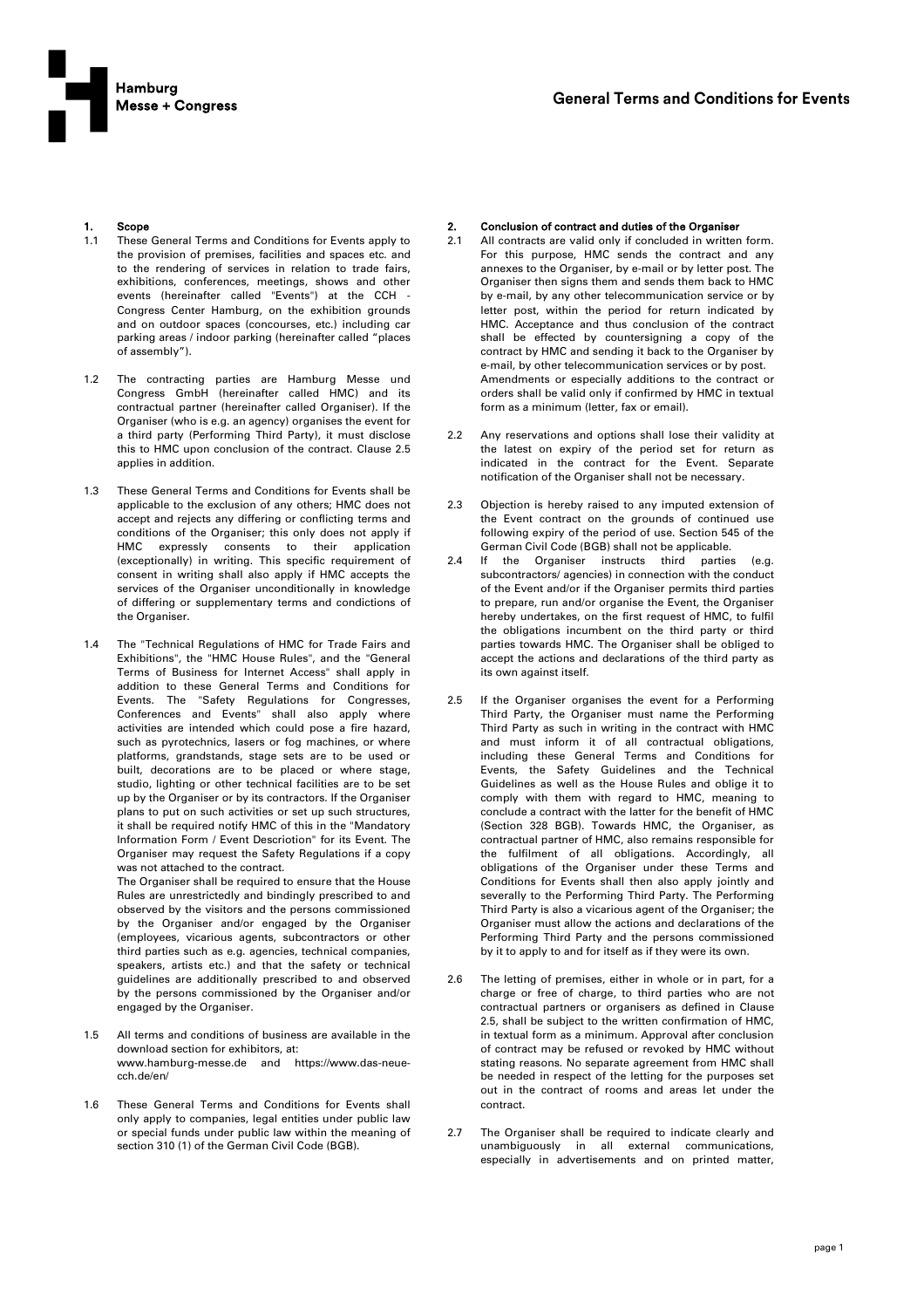

posters, admission tickets and invitations, etc., that the Event is being run by the Organiser and not by HMC.

### 3. Subject of contract

- 3.1 The provision of the premises, spaces, facilities, etc. of HMC specified in the contract shall be made on the basis of the officially approved escape routes and seating and/or hall plans with a specified number of persons for the purpose of use specified by the Organiser and confirmed by HMC.
- 3.2 The Organiser shall submit detailed Event plans to HMC. In the interests of smooth preparation and conduct of the Event, the Organiser shall provide HMC with all the information on the planned conduct of the Event, the services required, the organisational and technical details, the admission times, the assembly and disassembly times, the breaks and space allocation on the HMC premises, not later than eight weeks before the beginning of the Event, at least in textual form. The "Mandatory Information Form / Event Description" for the Event must be completed by the Organiser and received by HMC at least eight weeks before the start of the Event. For seated Events with advance ticket sales, the specific space allocation (seating plan) shall be agreed with HMC before the start of advance ticket sales. The completion and due submission of the "Mandatory Information Form / Event Description" are fundamental contractual duties of the Organiser. Any failure or delay on the part of the Organiser in such notification may lead to restrictions in respect of the Event.

In case of Events agreed upon at short notice, i.e. where there are less than eight weeks between the constitution of the contractual relationship and conduct of the Event, this information must be given immediately.

3.3 A contractually binding, final seating plan/hall layout plan shall be established by the parties at least four weeks before the beginning of the Event. Any designated seats for HMC representatives, police officers, fire crew, medical personnel and stewards must be kept free and provided free of charge.

HMC shall provide plans of the venue for the Organiser, showing the usable spaces. The Organiser shall enter in the plans the spaces to be occupied during the Event, and shall submit the duly completed plans to HMC at least four weeks before the beginning of the Event for examination and approval.

3.4 Any changes to the venue or changes in the premises provided, especially relating to the purpose of use as well as to the escape routes and seating plans/hall layout plans, shall be subject to prior approval by HMC in textual form. Any official permits needed from the authorities must be obtained by the Organiser at the latter's expense and risk. The Organiser must not admit more visitors to the premises than the maximum specified.

# 4. Admission tickets

4.1 The number of admission tickets issued must not exceed the number of seats available according to the authorised seating plan or, in case of Events without seating, the number of persons approved by HMC at least in textual form.

- 4.2 In case of Events without seating, the Organiser must provide HMC with proof on request of the number of admission tickets actually printed.
- 4.3 If an agreement has been reached that HMC shall receive a share of the Organiser's proceeds from the sale of admission tickets, the Organiser shall be obliged to inform HMC of the gross revenues in a form which meets the requirements of the tax office or – insofar as HMC requires this – in another form, not later than three days after the end of the Event, without any separate request on the part of HMC. If, for reasons for which the Organiser is responsible, the transmission is not made on time, the Organiser shall pay to HMC for each day of the delay an appropriate contractual penalty, to be determined by HMC at least in text form and, in the event of a dispute, also to be reviewed in terms of its appropriateness by the competent court. In the event of a permanent infringement, repeated determination is permissible. Other claims and rights of HMC remain unaffected. However, a contractual penalty shall be set off against a corresponding claim for damages.
- 4.4 The design of the admission tickets is to be agreed jointly by the Organiser and HMC.

# **5.** Cloakroom<br>5.1 The design

- The designated cloakroom areas at CCH are to be used for handing in coats, etc. The charge for the cloakroom is to be paid by the Organiser or, as arranged in any given case, by the visitors in accordance with the scale of charges displayed.
- 5.2 Cloakrooms for visitors may be set up in the exhibition grounds and HMC may be paid to provide a cloakroom management service, or said cloakrooms may be used by the Organiser subject to the payment of a charge and managed by the Organiser or by third parties. The arrangements and details must be discussed and agreed with HMC at least four weeks before the start of the Event.
- 5.3 Visitors may also deposit their luggage at the cloakroom in the CCH and on the exhibition grounds subject to the payment of a storage charge. The conditions displayed shall apply.
- No liability shall be accepted for coats or the contents of bags, which are left outside the cloakroom areas on unsupervised coat racks. Similarly, no liability shall be accepted for valuable items, money or keys left in bags or rucksacks or in coats kept in the cloakroom. The above limitations of liability shall only apply to the extent that liability of HMC is also excluded or limited pursuant to clause 16. Clause 16 applies accordingly.
- 5.5 For safety reasons HMC may prohibit carrying bags or rucksacks on the premises, or require bag and / or body searches.

#### 6. Food and beverages

6.1 The Organiser is generally not entitled to offer and/or bring in food, drinks, refreshments or the like himself or through third parties in the event rooms and/or event areas and/or on the premises. HMC alone shall be entitled to the right to provide catering services in the event rooms and event areas and on the site. In this respect, HMC may in particular call in third companies.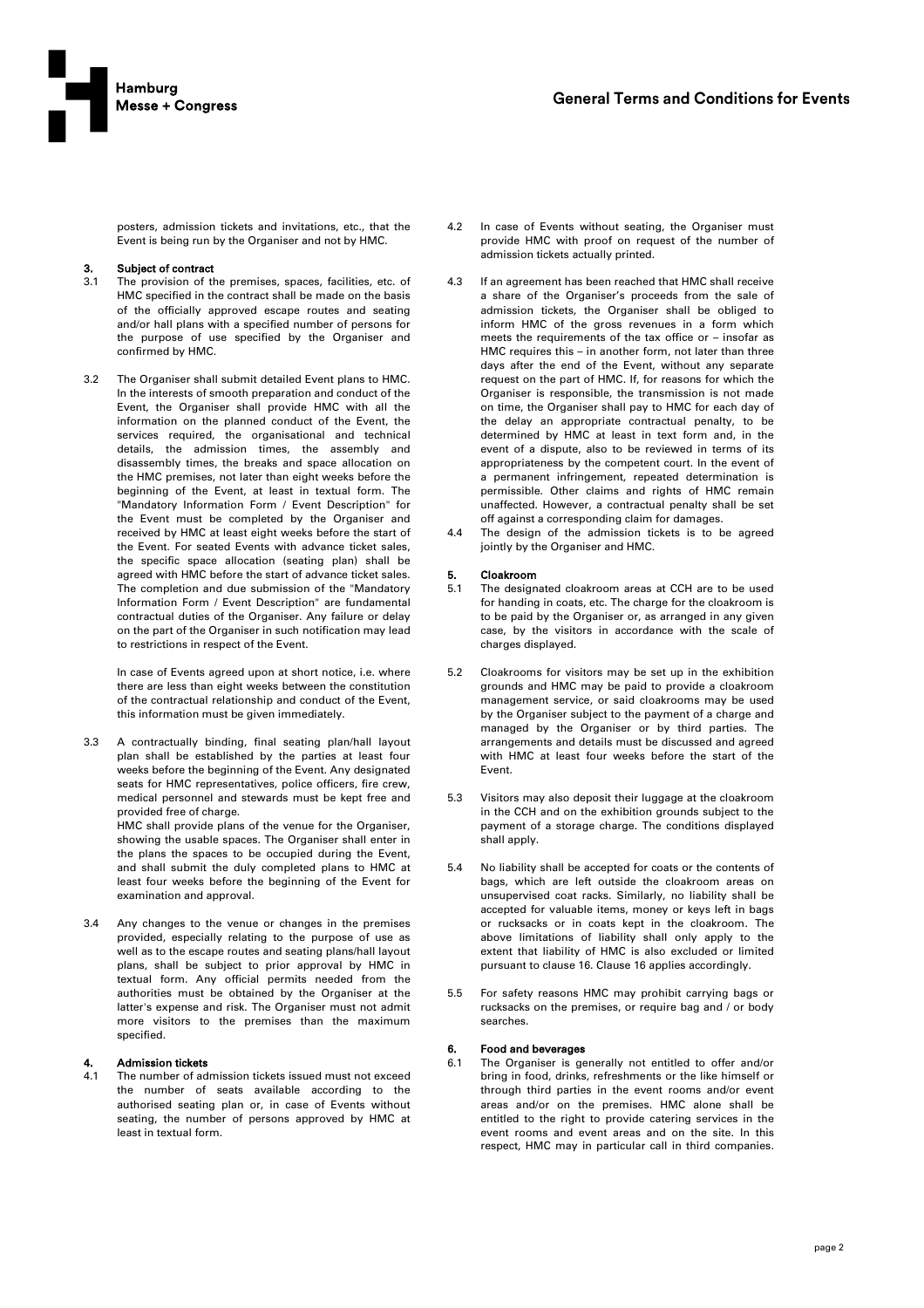

HMC is currently exclusively bound to Käfer-Service-Hamburg GmbH.

6.2 Without the prior written consent of HMC, the Organiser is not permitted to undertake commercial activities beyond the direct conduct of the Event or to appoint commercial operators, such as merchandisers, florists or tobacconists, to operate at the Event. In case of approval by HMC, HMC may - unless otherwise agreed - demand reasonable stand rents or percentage shares in the sales revenue. HMC can determine the amount of such at its reasonable discretion. In the event of a dispute, the competent court may also review the amount of the determination with regard to its appropriateness.

# 7. Advertising and sales activities

- No advertising or sales of any kind are permitted at CCH, on the surrounding site ("Congressvorplatz") or on the HMC exhibition grounds, except with the prior permission of HMC in at least textual form. This is subject to a fee.
- 7.2 Advertising for the Event shall be the sole responsibility of the Organiser. In the event of infringements of copyright, image, name and trademark rights or other commercial property rights, HMC shall be indemnified by the Organiser from all claims of third parties.
- 7.3 HMC shall be entitled to list the Event in its programme and on the Internet if the organiser has agreed to this.
- 7.4 The Organiser shall use exclusively the original HMC logos provided by HMC for advertisements in printed matter and on posters, admission tickets and the Internet, etc., and only as stipulated in the contract for the Event in the respective venue. HMC may revoke this permission at its own discretion.
- 7.5 On payment of a separately agreed charge, HMC may offer or allow the Organiser the use of advertising media in and around the premises and venues but is under no obligation to do so. A charge shall be made, most notably, for advertising media, which are connected with the HMC buildings and structures or are otherwise visible from public spaces. Further details are covered by paragraph 10.4.
- 7.6 HMC shall be under no obligation to remove advertisements already present on its site, even if they are in competition with advertisements of the Organiser. The covering of existing advertising panels by the Organiser shall be subject to a charge and to advance permission from HMC.

#### 8. GEMA copyright fees

The Organiser shall have sole responsibility for meeting its obligations towards the GEMA (Gesellschaft für musikalische Aufführungs- und mechanische Vervielfältigungsrechte – Society for Musical Performing and Mechanical Reproduction Rights) and/or the GVL (Gesellschaft zur Verwertung von Leistungsschutzrechten mbH – Society for the Administration of Neighbouring Rights), and/or other such organisations duly applying for permission for the performance or reproduction of protected works and paying the relevant fees. HMC may ask the Organiser for written evidence of the application for permission in due time prior to the Event or for written evidence of the

payment of the fees by the Organiser. If the Organiser is not willing or able to produce evidence of the payment of fees, HMC may see fit to ask the Organiser for a security deposit to cover the fees before the Event.

### 9. Remuneration / Securities

- 9.1 The terms of remuneration for use and for any ancillary services provided as well as the conditions of payment shall be as set out in the contract. The final invoice for all services shall be made out after the end of the Event, allowing for any advance payments and/or down payments already made, and shall be due for payment within 14 days after dispatch of the final invoice by HMC.
- 9.2 HMC may require the Organiser to provide reasonable security, for example in the form of a guarantee, which meets the requirements of Section 108 of the German Code of Civil Procedure (ZPO), for the payment of the agreed service fee and for any other claims. HMC may determine the amount of the security at its reasonable discretion.
- 9.3 If the Organiser fails to meet the specified payment deadlines then the Organiser shall be in default with immediate effect. No reminder pursuant to section 286 (2) subs. 1 of the German Civil Code (BGB) shall be required. HMC is entitled to charge interest at the statutory default interest rate. HMC reserves the right to assert further damages.
- 9.4 The Organiser is only entitled to retention with claims and/or rights that are undisputed or established as final and absolute by judicial ruling. The Organiser shall be entitled to offset claims only against claims that are undisputed or established as final and absolute by judicial ruling.
- 9.5 The Organiser shall not be entitled to assign its rights arising from this contract to third parties. Section 354a of the German Commercial Code (HGB) shall remain unaffected thereby.
- 9.6 The Organiser shall be responsible for the payment of any fees and taxes arising from the conduct of the Event. Statutory value-added tax as applicable at the time shall be paid by the Organiser on all revenues from the Event (sale of tickets, programmes, etc.). Any social security contributions payable on the fees of artists shall be paid by the Organiser in due time to the relevant provident fund (Künstlersozialkasse).
- 9.7 All claims of the Organiser arising from the (pre-) sale of tickets are and have been assigned to HMC in advance, including these General Terms and Conditions for Events. HMC is entitled to release the claims in whole or in part at any time. At the request of the Organiser, HMC is obliged to release the claims to the extent that they exceed the anticipated claims of HMC under the event agreement. The Organiser remains entitled to collect the claims as long as HMC does not object to the collection.

# 10. Handover / conditions / return

10.1 Before handover and on the return of the premises, a tour of inspection must be conducted to ensure that the respective rooms are in acceptable condition, including the technical facilities, emergency exits, escape routes, installations and equipment. The Event manager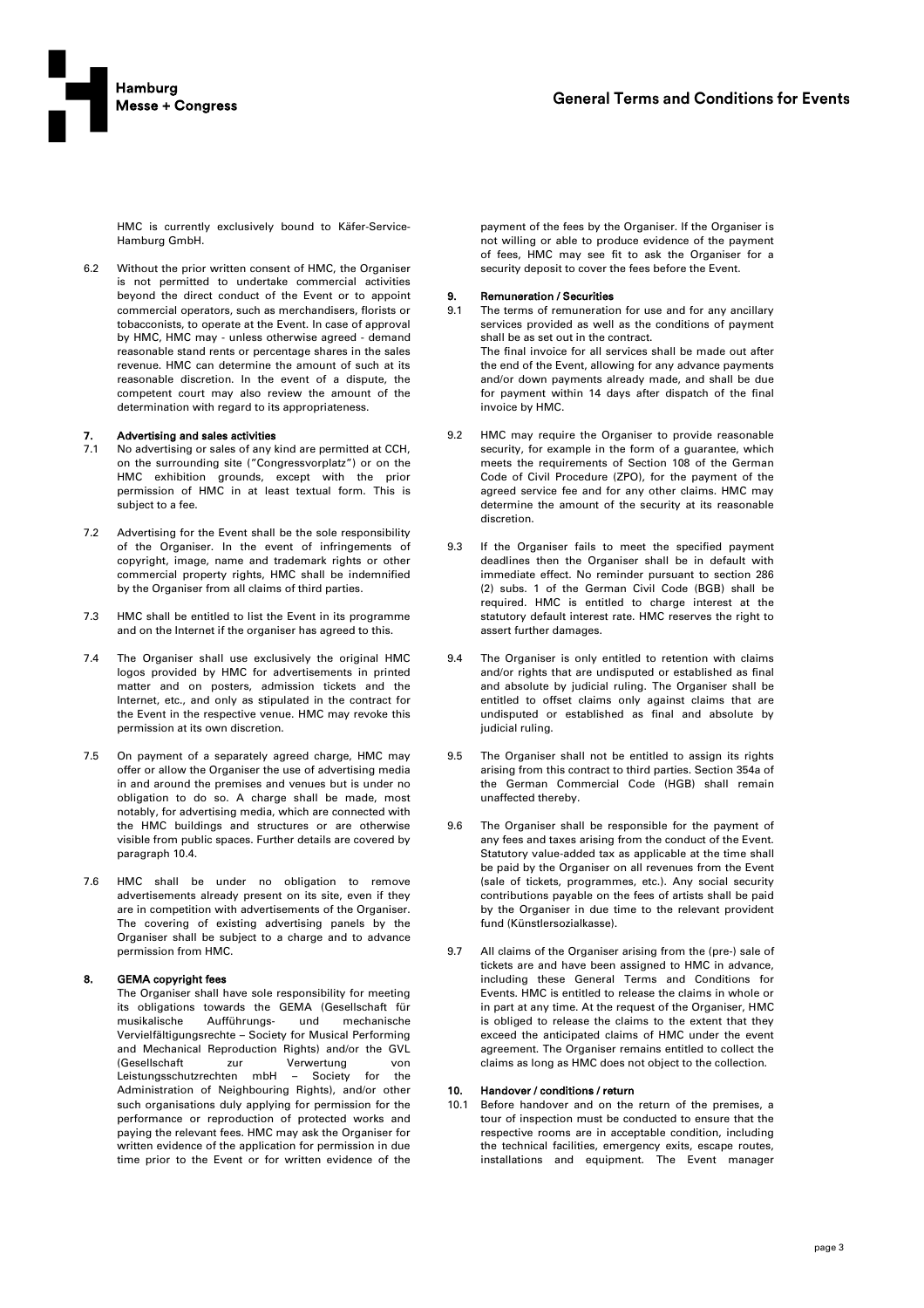

appointed by the Organiser must be present for this inspection. HMC shall draw up a handover and acceptance certificate, recording the state of the premises in question. The certificate shall be signed by both parties.

- 10.2 All objects, structures and decorations brought onto the premises by the Organiser, or by third parties acting on the latter's instructions, shall be completely removed by the Organiser by the time of the agreed end of use, and the previous condition shall be reinstated. Once the term of use has expired, the items may be removed by HMC at the expense of the Organiser. The Organiser must ensure that no waste is left behind on the HMC site. The Organiser must fully and duly dispose of any rubbish remaining on the HMC site after the end of the set-up phase and after the end of the Event. Otherwise HMC shall be entitled to have the rubbish removed at the expense of the Organiser and to bill the latter for the ensuing costs. The costs for this shall be as agreed with the Organiser or otherwise as set out in the conditions on the order form for waste disposal in the services folder. If the premises are in use for several days, they must be kept clean throughout. The Organiser shall bear the expense of cleaning.
- 10.3 HMC reserves the right to charge storage fees for any items not removed or collected as agreed. HMC shall also be entitled to arrange for the immediate removal and storage of these items at the expense and risk of the Organiser.
- 10.4 Any changes to the objects used, or the bringing in of heavy or bulky objects, and the attachment of decorations, signs and posters, shall be subject to charges and to the prior examination and written approval of HMC. This shall apply most notably to fixed signs, posters, advertising boards and signposts on the premises and to contingency measures, which need to be taken if the smoke extraction system is deactivated because of pyrotechnic displays, for example, or because of the use of fog machines and hazers, etc. These measures shall exclusively be taken by service providers authorised by HMC. Objects may not be stuck or nailed on the façades or on the internal and external walls or parts of them. HMC shall be entitled to remove any objects affixed in contravention of this rule or to have them removed by third parties. Any costs thereby incurred shall be invoiced to the Organiser and any damage remedied at the expense of the Organiser. Any clearance certificates and documents of compliance issued by the relevant authorities must be submitted to HMC with the application for consent.

# 11. Compliance / Security and service

- 11.1 HMC shall be responsible and guarantees that the premises let under the Contract comply with all the applicable legal requirements and / or regulations, provisions and permits at the time of the Event.
- 11.2 The Organiser shall be solely responsible for, and liable for the costs of, security at the Event, obtaining the relevant permits, and compliance with all the relevant legal and/or official requirements and regulations, in particular the provisions set out in the law for the protection of youth (JuSchG), the trade regulation act (GewO), the non-smoking act, the act on occupational

health & safety (ArbSchG), the act on working hours (ArbZG), the accident prevention regulations published by the professional liability insurance associations, and the and the statutory regulations on places of assembly, in particular the VStättVO. The Organiser shall comply with all official and statutory duties of registration and notification, obtaining any permits which may be required, unless stipulated otherwise in these Terms and Conditions for Events or in the contract, and presenting them at least 12 weeks before the start of the set-up phase. It is particularly important to check whether the Event needs to be classified pursuant to sections 64 ff. of the trade regulation act (GewO) and whether a change of use permit is required for Events other than trade fairs and exhibitions. At the request of the Organiser, HMC shall provide addresses etc. of the relevant authorities and institutions.

- 11.3 The Organiser shall bear responsibility for the smooth running of the Event and for maintaining security, public safety and order, duly taking the necessary measures at its own expense. The Organiser shall declare that, to the best of its knowledge and belief, the planned Event poses no risks of any kind to security, public safety and order. The Organiser shall bear the entire risk of the Event, including in respect of the preparation and subsequent processes.
- 11.4 The Organiser shall provide HMC on request with the name of a person with decision-making authority as the manager. The Organiser or the Event manager (instructed pursuant to sections 38 ff. of the regulations governing venues and meeting places (VStättVO)) must be responsible, present and available at all times during the Event and the official assembly and disassembly times. The Event manager shall participate in a joint tour of the venue in order to become acquainted with the meeting rooms and to take note of the emergency exits and escape routes. At the request of HMC, the Event manager shall attend a coordination meeting before the Event in order to be briefed on the relevant rules and regulations.This Event manager must guarantee that the stewards, fire safety officers and first-aid posts can liaise with HMC, the police, the fire service and the rescue service and shall be required to take any decisions which may be necessary in consultation with the HMC contact persons, the authorities and external services (e.g. fire service, police, Department of Public Works, Department of the District, medical service). The Event manager must ensure the orderly and safe conduct of the Event. The Event manager shall be forced to call a halt to the Event if persons at the venue are in danger or at risk, if equipment, facilities or systems which are vital for safety are not in working order, for example, or if the regulations governing venues and meeting places (VStättVO) are not being (or cannot be) complied with. The Event manager shall also be required to be present at all safety briefings, especially at meetings regarded as obligatory by the fire service and/or by the police and/or by HMC. A designated member of HMC staff, (Duty Officer, CvD), shall assist the Event manager.
- 11.5 Professional technicians ("Verantwortliche für Veranstaltungs technik" bzw. Fachkräfte für Veranstaltungstechnik") must be appointed at the expense of the Organiser to take charge of the assembly and disassembly of stage, studio and lighting equipment under section 40 I to VI of the regulations governing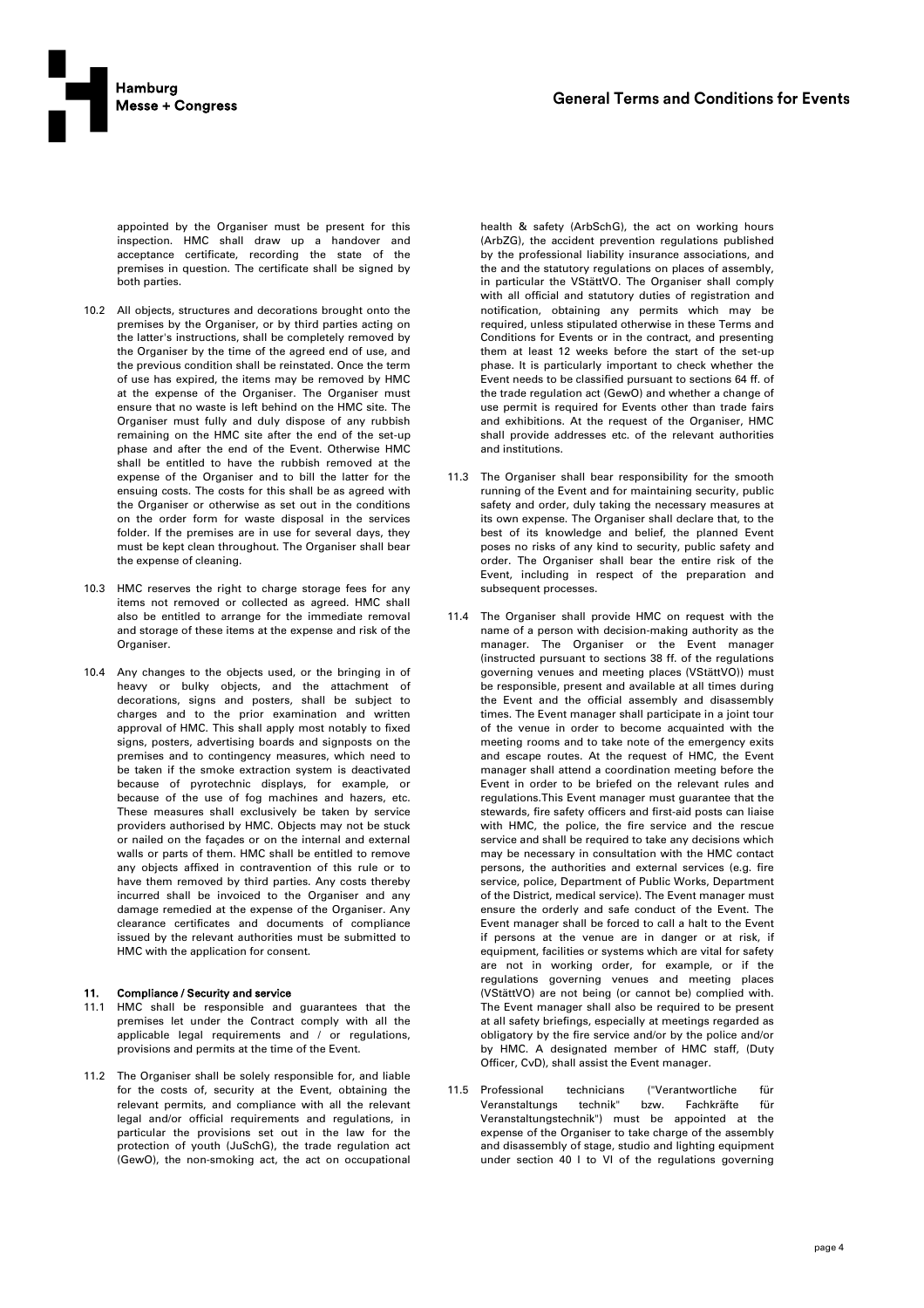

venues and meeting places (VStättVO). A designated member of HMC staff shall assist these technicians.

- 11.6 The Organiser shall be required to comply with the fire prevention regulations and other safety regulations that apply to places of assembly, in particular sections 41 ff. of the regulations governing venues and meeting places (VStättVO), the relevant statutory requirements, and the recommendations published by the VDE - Association for Electrical, Electronic and Information Technologies. The Organiser shall be required to appoint a fire safety officer at the request of the fire service or HMC. The cost of this shall be borne by the Organiser.
- 11.7 The Organiser shall be required to ensure the necessary supervision, security, inspection, cloakroom and admission services for the Event, including for the assembly and disassembly times. The persons deployed on these jobs, especially the ushers and stewards on the door, must be duly qualified and familiar with the respective venue, and they must have suitably skilled assistants to help evacuate the building in the event of danger. The minimum number of security staff and stewards shall be specified by HMC in case of doubt. HMC shall deploy the required personnel in the positions/locations relevant to the safety and security of the venue by separate agreement with, and at the expense of, the Organiser. The qualification of such persons must be demonstrated to HMC on request. The technical equipment of HMC must be operated by persons appointed by HMC with the relevant authorisation.
- 11.8 The emergency exits, escape routes and fire extinguishing facilities must be kept unobstructed and fully accessible at all times. Certain areas of both the CCH and the exhibition grounds are monitored by CCTV systems for purposes of security. Notices to this effect are displayed in the relevant areas.
- 11.9 The Organiser must comply with the relevant noise control regulations. In the event of a breach of the noise control regulations, HMC reserves the right to interrupt the event or, in the event of continued breaches, to terminate it. Any claims for damages shall be met by the Organiser. The Organiser shall have sufficient quantities of earplugs available for visitors on request.
- 11.10 The Organiser shall have a legal duty to maintain safety on the premises, areas and facilities etc. placed at its disposal in every respect during its Event.
- 11.11 For safety and organisational reasons, the right to use cranes and motorised forklift trucks with driver controls and other industrial trucks for loading and unloading and for assembly and disassembly processes is strictly reserved for the shipping companies approved by HMC.
- 11.12 Items may only be suspended from the ceilings by HMC and attachment points may only be provided by HMC. Changes to the suspension system may only be made by HMC. HMC shall subcontract these jobs to specialist companies. Items may only be attached to the attachment points provided in compliance with the applicable regulations and in conformity with the relevant standards. The costs of this shall be borne by the Organiser.
- 11.13 Utility services for electricity, water/waste water, fume extraction and compressed air as well as connections to the HMC sprinkler system must be ordered from HMC. The supply equipment shall be installed on the basis of the Technical Regulations at the expense of the contracting party. The consumption of the contracting party shall be recorded by HMC and billed in accordance with the respective price list or with other conditions as agreed.
- 11.14 Telecommunications connections (including Internet access, except visitor WiFi) are to be ordered from HMC and shall be invoiced in accordance with the terms of HMC applicable at the relevant time. The "General Terms of Business for Internet Access" shall apply. These can be seen in the download section for exhibitors at: www.hamburg-messe.de and www.das-neue-cch.de.
- 11.15 Security services at individual booths may only be provided by HMC. HMC shall subcontract these services to specialist companies. The same shall apply to the cleaning of the sanitary facilities, aisles, thoroughfares, meeting rooms and conference rooms.
- 11.16 For each case of culpable breach of one of the obligations in this Clause 11, the Organiser shall pay to HMC an appropriate contractual penalty to be determined by HMC at least in text form and, in the event of a dispute, also to be reviewed in terms of its appropriateness by the competent court. To the extent that the Organiser does not cease the breach within a period of time set by HMC in text form, a new determination may be made (etc.). Other claims and rights of HMC remain unaffected. However, half of a contractual penalty shall be set off against a corresponding claim for damages.
- 11.17 As a general principle, HMC shall provide the Organiser and, where applicable, its exhibitors with a range of services for all aspects of the Event, either supplying the services itself or instructing its partners to provide the services. The details are set out in the HMC services folder, which will be sent by HMC on request.

#### 12. Postponement / operational and usage risk / Force Majeure

- 12.1 If the Organiser does not hold the Event or wishes to postpone the Event for a reason for which HMC is not responsible, HMC shall have the option of charging a flat cancellation fee rather than claiming a separately costed amount in compensation from the Organiser. The Organiser shall then be obliged to pay the following flat rate of the agreed remuneration in case of cancellation of the Event:
	- Up to 12 months before the start of the Event: 50 %
	- Up to 6 months before the start of the Event: 75 %
	- Cancellation at a later date: 100 %

These flat rates shall apply analogously in case of any reduction in the space for an Event, partial cancellation or postponement of an Event. The Organiser must give notice of cancellation in written form. The date of receipt of the notification by HMC shall be used for cancellation fee calculations.

The Organiser shall have the right to demonstrate that no damages or a lesser amount of damages than the flat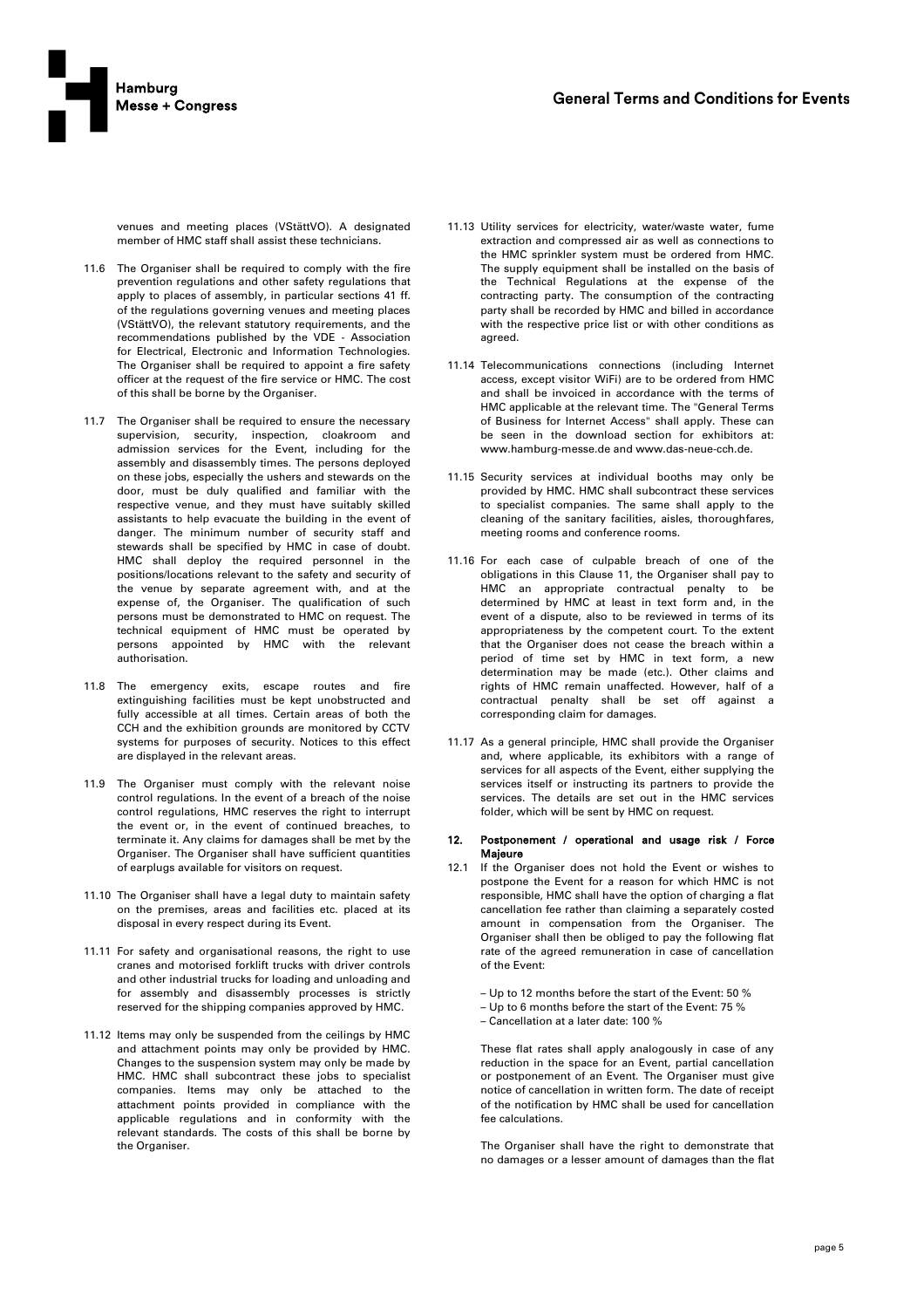

rate were incurred. If HMC incurred greater damages than would be covered by the flat rate then HMC may claim a higher amount of compensation. The burden of proof in this case shall lie with HMC.

- 12.2 The Organiser shall generally bear the operating and usage risk for the premises, facilities and areas etc. to be handed over to him as agreed, as well as for the services to be rendered to him (basis of business in accordance with § 313 BGB).
- 12.3 If HMC is unable to meet its contractual obligations for a reason within its own control, the Organiser shall receive back any payments it has already made. HMC is only liable for any damage to the Organiser in corresponding application of the provisions of Clause 16. The Organiser may make no further claims. Clause 12.4 remains unaffected.
- 12.4 The contracting parties are entitled to terminate the contract extraordinarily in the event of compelling reasons, in particular in the event of force majeure, taking into account the interests of the other contracting party. The termination must at least be in text form. Section 314 para. 3 of the German Civil Code shall not apply. In the event of termination, the each contracting party shall bear its own costs and/or expenses incurred up to that point. Costs incurred for externally ordered third-party services which would have to be reimbursed to HMC by the Organiser in the event of continuation of the contract and which cannot be cancelled shall be reimbursed to HMC by the Organiser. In addition, HMC may claim against the Organiser for general reimbursement of expenses and costs a reasonable amount to be determined by HMC at its reasonable discretion, but not exceeding a maximum of 25 % of the agreed remuneration.

Force majeure within the meaning of this provision shall be deemed to exist in particular if it is an event, which is beyond the sphere of influence of the contracting parties. For example, force majeure shall be deemed to exist in case of war, civil war, warlike events, acts of terrorism, political unrest and/or use of chemical, biological, biochemical substances and/or nuclear energy. Force majeure shall also be deemed to exist in the event of pandemics, epidemics, plagues or similar dangers of disease and/or in the event of natural disasters (storms, hurricanes, earthquakes or floods etc.) or consequences based thereon. Furthermore, force majeure shall be deemed to exist in particular if governmental, administrative or other public law interventions and measures, such as orders, general orders, etc. for which the contracting parties are not responsible, occur which make it impossible for the contracting parties to render the services incumbent upon them.

# 13. Termination / Withdrawal of HMC

- 13.1 HMC is entitled to terminate the contract extraordinarily or to withdraw from the contract in the event of a breach of material contractual obligations of the Organiser. This is in particular the case if
	- a) the payments to be made by the Organiser have not been made or have not been made in time and/or the securities to be provided by the Organiser have not been provided in time,
- b) the event leads to a disturbance of public safety and order or damage to the reputation of HMC and/or this can be expected
- c) the official permits or approvals required for the event are not available or not available in time,
- d) the purpose of use specified in the event contract is substantially changed,
- e) the Organiser, when concluding the contract, and in particular when stating the purpose of use in the contract, has concealed the fact that the event is organised by or on behalf of a political party or a religious or "pseudo-religious" association,
- f) the Organiser breaches and/or is likely to breach statutory regulations, in particular those relating to the place of assembly or official requirements and orders,
- g) the Organiser breaches and/or is likely to breach any of the obligations set out in Clause 11,
- h) the Organiser does not comply with its statutory and official - only to the extent that these are connected with the event - or contractually assumed information, notification and payment obligations regarding HMC or regarding authorities, fire brigade or medical and rescue services or the GEMA / GVL and/or this is to be expected,
- the Organiser has failed to prove, or has failed to prove in time, that he has taken out the insurance provided for in Clauses 15.1 and 15.2 and/or any other contractually agreed insurance
- j) imminent insolvency and/or overindebtedness of the Organiser is imminent or becomes apparent and/or has occurred.

The assessment whether an infringement is to be expected is made by HMC at its reasonable discretion.

In the cases of the above letters a) to i), termination and/or withdrawal by HMC are only permissible after unsuccessful expiry of a period of time set for remedy or after an unsuccessful warning. Section 314 para. 2 sentences 2 and 3 of the German Civil Code apply accordingly. Section 314 para. 3 of the German Civil Code does not apply; HMC is therefore not bound by a period of notice for the declaration of termination and/or withdrawal.

Setting of a deadline, warning, withdrawal and/or termination require at least text form (section 126b of the German Civil Code) to be effective.

- 13.2 If HMC exercises its right for one of the reasons stated in Clause 13 Nos. 1 a) to 1 j), HMC retains the right to claim payment of the agreed fees unless the Organiser has not acted culpably. However, HMC must deduct any expenses saved. The Organiser is permitted to prove that no damage or reduction in value has occurred to HMC or that these are substantially lower than the agreed remuneration.
- 13.3 In case of breach of fundamental contractual obligations, infringement of safety regulations and in situations of acute danger, HMC shall be entitled to refuse the Organiser and its visitors, etc. access to the venue and to the HMC site or may ask the Organiser to vacate and return the premises. If the Organiser fails to comply with any such request, HMC shall be entitled to have the premises vacated at the cost and risk of the Organiser.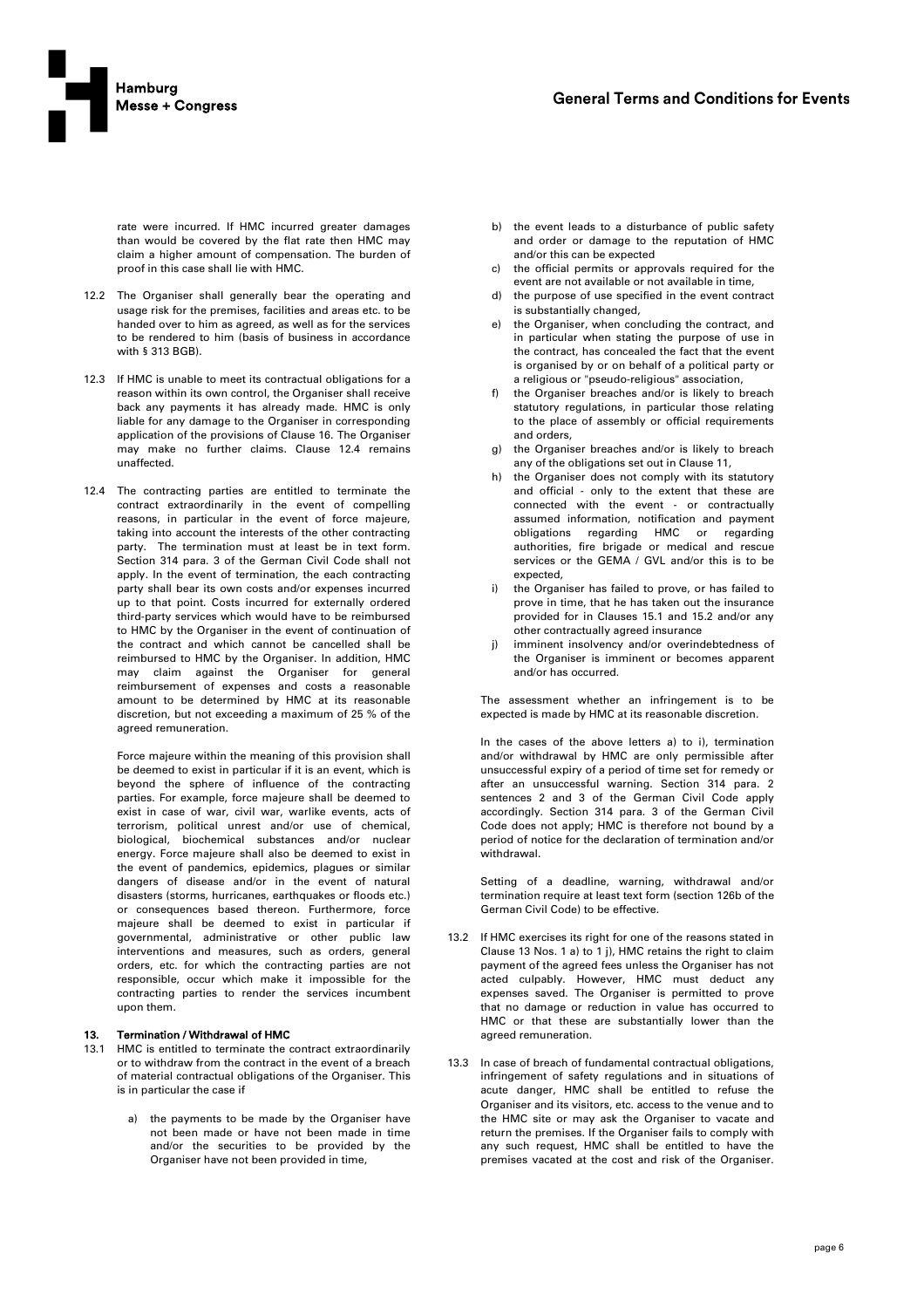

Clause 13.2 applies accordingly to the Organiser's obligation to pay the fee.

# 14. Liability of the Organiser

- 14.1 The Organiser shall be liable for all damages incurred by HMC, which are caused by the Organiser, its agents and servants, those attending the Event, suppliers, visitors, guests or other third parties in connection with the Event. The liability shall also extend to damages caused by riots and mob violence. The liability shall still apply even if the Organiser is not to blame in the selection of its agents.
- 14.2 The Organiser shall irrevocably indemnify HMC from all third-party claims in connection with the Event insofar as responsibility for the same can be ascribed to the Organiser, its agents and servants, or to its guests and visitors. This indemnity obligation shall also extend to any fines and administrative penalties levied by the authorities in connection with the Event (e.g. for disturbance of the peace, blocking of escape routes, exceeding permissible visitor numbers, failure to comply with smoking bans) which are imposed on HMC as the operator of the venue. The Organiser shall indemnify HMC also from all claims arising from the fact that the Event or advertising for the Event infringes the rights of third parties (especially copyrights, image rights, rights to names, trademark rights, competition rights and personal rights) or violates other statutory regulations. This indemnity obligation shall also extend to any costs of formal cease-and-desist warnings, court costs, and costs of legal proceedings.
- 14.3 The Organiser shall return the event area provided to it by HMC in the same condition in which the Organiser had received it from HMC, and shall be liable for returning, in perfect condition and in the correct quantity, all items borrowed from HMC (including equipment, keys and systems).
- 14.4 Any securities provided by the Organiser shall serve as security for all claims of HMC arising from and in connection with the contract for the Event, even if there is a limit to the purposes indicated for the security deposits.

#### 15. Insurance / Indemnification

- 15.1 The Organiser shall be obliged to take out sufficient third-party liability insurance, including basic environmental coverage, to cover the usual risks under the contract for injuries to persons, damage to property and financial losses with the following minimum sums insured:
	- a) Personal injury and property damage: 5 million euro (five million euro)
	- b) Financial losses: 100,000 euro (onehundredthousand euro).
- 15.2 The Organiser shall provide HMC with a cover note verifying the insurance cover at the latest four weeks before the start of the Event.
- 15.3 Where possible under the terms of the insurance, all claims against the insurance companies, which arise in connection with damage to the subject of contract or to other property owned by HMC, are hereby assigned in

advance to HMC, which hereby accepts such assignment.

- 15.4 Where third parties raise claims against HMC, the Organiser shall indemnify and hold harmless HMC upon first demand from all claims resulting from the action or the failure to act of the Organiser that cause the liability, in particular from a culpable violation of contractual obligations of the Organiser.
- 15.5 HMC shall indemnify and hold harmless the Organiser in case that third parties raise claims if and to the extent HMC is liable to the Organiser and the action or failure to act by HMC, its organs and / or agent performing for HMC is the sole basis for the claim.

### 16. Liability of HMC

- 16.1 HMC shall be liable in case of (a) any damage caused by intent or gross negligence; (b) any intentional or negligent violation of life, limb, or health of an individual; (c) claims based on statutory product liability; and (d) where a defect has been maliciously concealed or there is an explicit guarantee for the properties of an item. HMC shall only be liable for the culpability of its legal representatives and executive employees unless there is a breach of material contractual obligations (cardinal obligations), injury to life, body or health or intent or gross negligence of the legal representatives and executive employees. Material contractual obligations (cardinal obligations) are those whose fulfilment is necessary to achieve the objective of the contract.
- 16.2 In case of simple negligence HMC is liable only in case of violation of an obligation that is essential for achieving the purpose of the Contract (cardinal obligation) and in case of violation of life, limb or health of an individual. Such liability is limited to foreseeable damages that can typically be expected.
- 16.3 Where liability is excluded or limited under the provisions of these General Terms and Conditions for Events, the same shall also apply for the agents and helpers of HMC. HMC shall be liable for any negligence on the part of their agents, without any possibility of exoneration from fault through poor choice of agent/helper.
- 16.4 HMC shall not be liable for pre-existing defects, regardless of negligence or fault, pursuant to section 536a (1) of the German Civil Code (BGB). In this respect, HMC shall not be liable for the property of the Organiser or for any consequential damages incurred by the Organiser.
- 16.5 Any damage must be reported promptly to HMC and, where applicable, to the police. Any compensation for damages for which HMC is liable according to the above paragraphs shall be limited to the current market value and subject to submission of written proof of the purchase costs. HMC shall not pay the damages if its insurance company refuses to accept the claim on the basis that the Organiser failed to report the damage in due time. Generally, the liability of HMC shall be limited to the amounts covered by the respective insurance of HMC.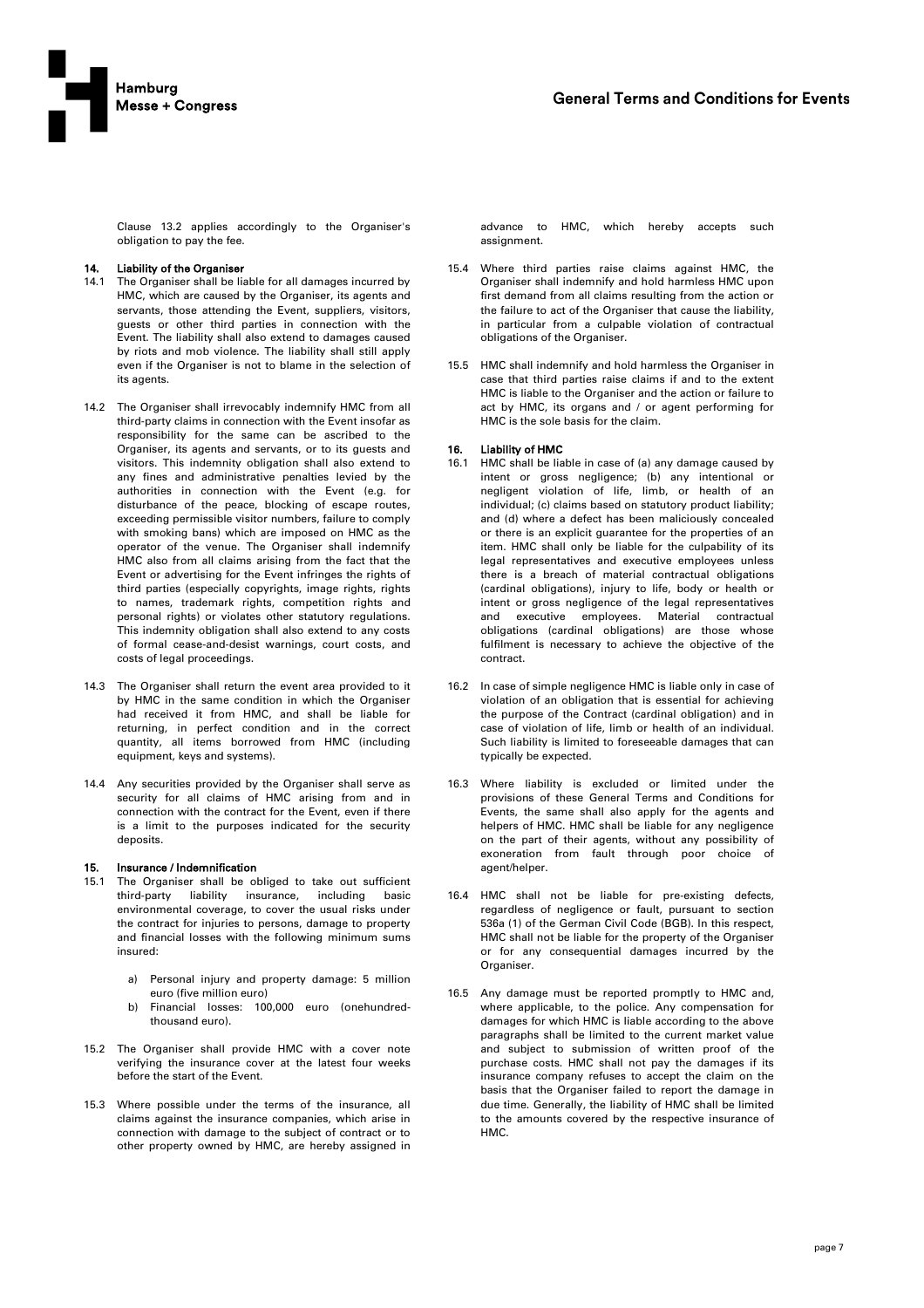

# 17. Defects / set-off and retention

- 17.1 A reduction of charges for defects shall only be considered if HMC is given written notification to this end during the period of provision and if the intention to claim a reduction or the deficiencies are correspondingly documented.
- 17.2 The Organiser cannot make any claims or raise any objections on the basis that other Events are being held at the CCH or on the exhibition grounds at the same time as its Event, including such as are similar or comparable.
- 17.3 HMC shall not be liable for damages caused by measures undertaken for the smooth running of the Event and for maintaining security, public safety and order. HMC shall not be liable for cases of ordinary negligence if an Event is curtailed, cancelled or interrupted on the instructions of HMC due to an error of judgement in the assessment of risks. Clause 16.1 shall apply accordingly.
- 17.4 HMC shall not accept liability for loss of objects, equipment, installations or other valuables brought in by the Organiser, or by third parties or visitors on the Organiser's instructions, unless HMC has undertaken to keep said items safe and has charged a fee for this service. In the event of deposit against payment, item 16 shall apply accordingly. In case of deposit free of charge sections 690, 277 of the German Civil Code shall apply. If HMC has provided space for items brought in by the Organiser, these items shall be stored at the sole risk of the Organiser. No deposit contract shall be concluded with the provision of the storage space. HMC shall provide and charge for special security services at the request of the Organiser in individual cases.
- 17.5 The Organiser is aware that the premises let under the Contract are located in an inner-city area and adjacent to hotels with restaurants and other business units. The Organiser enters into the Contract with knowledge of this. As a result, detrimental effects including noise, odors and dust as well as vibrations to the extent admissible under public law do not constitute a defect. In addition, any claims to cease and desist, for damages or compensation as well as all other rights against HMC and / or third parties, in particular Freie und Hansestadt Hamburg, are explicitly excluded. Excepted from this are only such rights and claims of the Organiser resulting from a violation of applicable legal obligations.
- 17.6 The Organiser may only claim rights of set-off and rights of retention against HMC if its counterclaims are established as final and absolute by judicial ruling, undisputed or acknowledged by HMC.

# 18. Domiciliary rights

18.1 The House Rules of HMC shall be applicable for the venues and all the outdoor spaces (concourses, etc.) and parking areas. HMC shall also continue to exercise its property rights over the Organiser, its visitors and third parties during the period of use. It shall exercise said rights through persons authorised for this task and provided with special identity cards. The persons authorised by HMC to exercise its property rights must be granted free access to the premises used by the Organiser at any time.

- 18.2 The Organiser and its Event manager shall be required to ensure that the House Rules are heeded and followed by visitors, employees and agents, etc. The Event manager appointed by the Organiser shall keep a list of all the external firms involved, artists and their employees and other assistants involved in the Event. All employees and assistants involved in the Event must be able to state their identity at any time by giving their name and the name of the firm to which they belong. The Organiser shall be required to ensure that persons do not linger in the areas around the venues and in all the surrounding outdoor spaces (concourses, etc.) and parking areas, and that groups of persons do not gather in such a way as to have a potentially detrimental effect on the reputation or public image of HMC and/or on its business relations.
- 18.3 A general ban on smoking is in force on the premises. That does not apply to the outdoor spaces or to any areas, which may be specifically designated as smoking areas. The Organiser shall be obliged to enforce the smoking ban on all persons attending the Event on the HMC site, especially visitors. In case of violation, the Organiser shall take the necessary measures to prevent any further violation.

# 19. Production of sound, film and photo recordings<br>19.1 HMC shall be entitled to produce, or arrange

- HMC shall be entitled to produce, or arrange for the production of Photo, film and / or sound recordings and drawings of event procedures or of objects exhibited or used at Events, for the purpose of documentation or of reporting or for its own publications (e.g. on the Internet and in advertisements) without owing the Organiser any compensation, provided that the Organiser raises no written objections.
- 19.2 HMC wishes to emphasise that audio recordings, film recordings, photographs and recordings and broadcasts of any other kind from the event (whether by radio, TV, Internet, loudspeaker or otherwise) are permissible only upon consent given by the copyright and ancillary copyright owners. Obtaining such consent is the Organiser's exclusive responsibility. In certain situations HMC may prohibit making audio or film recordings or any other type of recordings, including taking photos, or transmission or broadcasting of any such recordings, for objective reasons.
- 19.3 If audio, photo and film recordings take place in the venue with the consent of HMC then these processes may not be obstructed or hindered in any other way.
- 19.4 All persons entering or staying in the places of assembly must be informed by the Organiser of the possibility of photographs, film, video and sound recordings being made by HMC or third parties commissioned for the purpose of reporting, advertising and documentation. Visitors may not prevent, hinder or impede such recordings. It must also be ensured that visitors declare their consent to the above-mentioned purposes when entering the places of assembly (GDPR, Art.6 (1) (f)). Visitors must be informed that they can object to the use of their data at any time by contacting [datenschutz@hamburg-messe.de.](mailto:privacy@hamburg-messe.de)

#### 20. Non-disclosure and confidentiality agreement The Organiser will treat all information that becomes

known to him as a result of and in connection with the